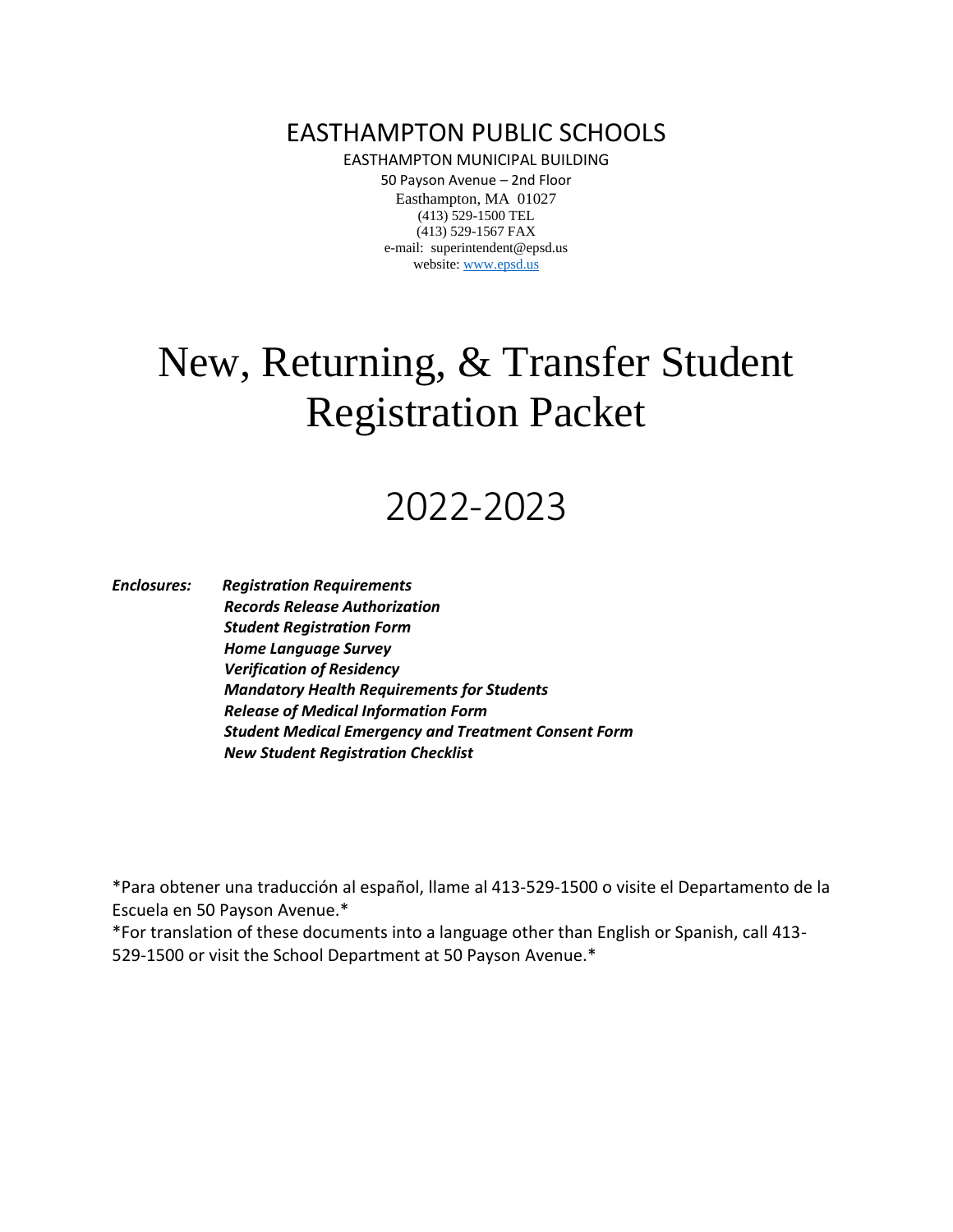# **ENROLLMENTOF NEW AND TRANSFER STUDENTS**

#### **REGISTRATION REQUIREMENTS**

Welcome to the Easthampton Public Schools! It is our intent that your child has a successful transition to our school system. In order to enroll a student in the Easthampton Public Schools, you must complete the required enrollment forms, which are enclosed, and submit additional documents along with these forms. All enrollments are completed in person by the parent or legal guardian only. Children are welcome to attend but are not required.

According to Massachusetts law, only those students who are living in the City of Easthampton are eligible to attend the Easthampton Public Schools (unless accepted in the School of Choice Program). The Easthampton School Committee has developed a policy on residency which requires administration to develop a procedure for the verification of residency.

#### **Please bring the following documents to your Registration Appointment:**

- A certified copy of the child's Birth Certificate with raised seal (not the hospital record)
- Documents which establish residency and occupancy:

Residency Documents include: Record of mortgage payment or property bill; fully signed lease or rental agreement; landlord/owner of property affidavit; fully signed and executed Purchase and Sales Agreement; or Section 8 Agreement.

Evidence of Occupancy include: gas, oil, water or electric bill, or home phone (not cell) bill dated within the past 30 days.

- Evidence of identification include: photo ID, valid Massachusetts driver's license or photo ID card, valid passport, or other government issued photo ID.
- **•** Health Record: Immunization records and proof of a recent physical exam (within the past 12 months) as required by State law.
- Current Individual Education Plan (IEP) or 504 documents, if applicable
- Massachusetts Transfer Slip (if enrolling from another MA district)
- Proof of physical custody, if applicable

\*Para obtener una traducción al español, llame al 413-529-1500 o visite el Departamento de la Escuela en 50 Payson Avenue.\*

\*For a translation into a language other than English or Spanish, call 413-529-1500 or visit the School Department at 50 Payson Avenue.\*

**To schedule an appointment, please contact: Lisa McCullough at 413-529-1500 Ext.123 Or email: [lmccullough@epsd.us](mailto:lmccullough@epsd.us)**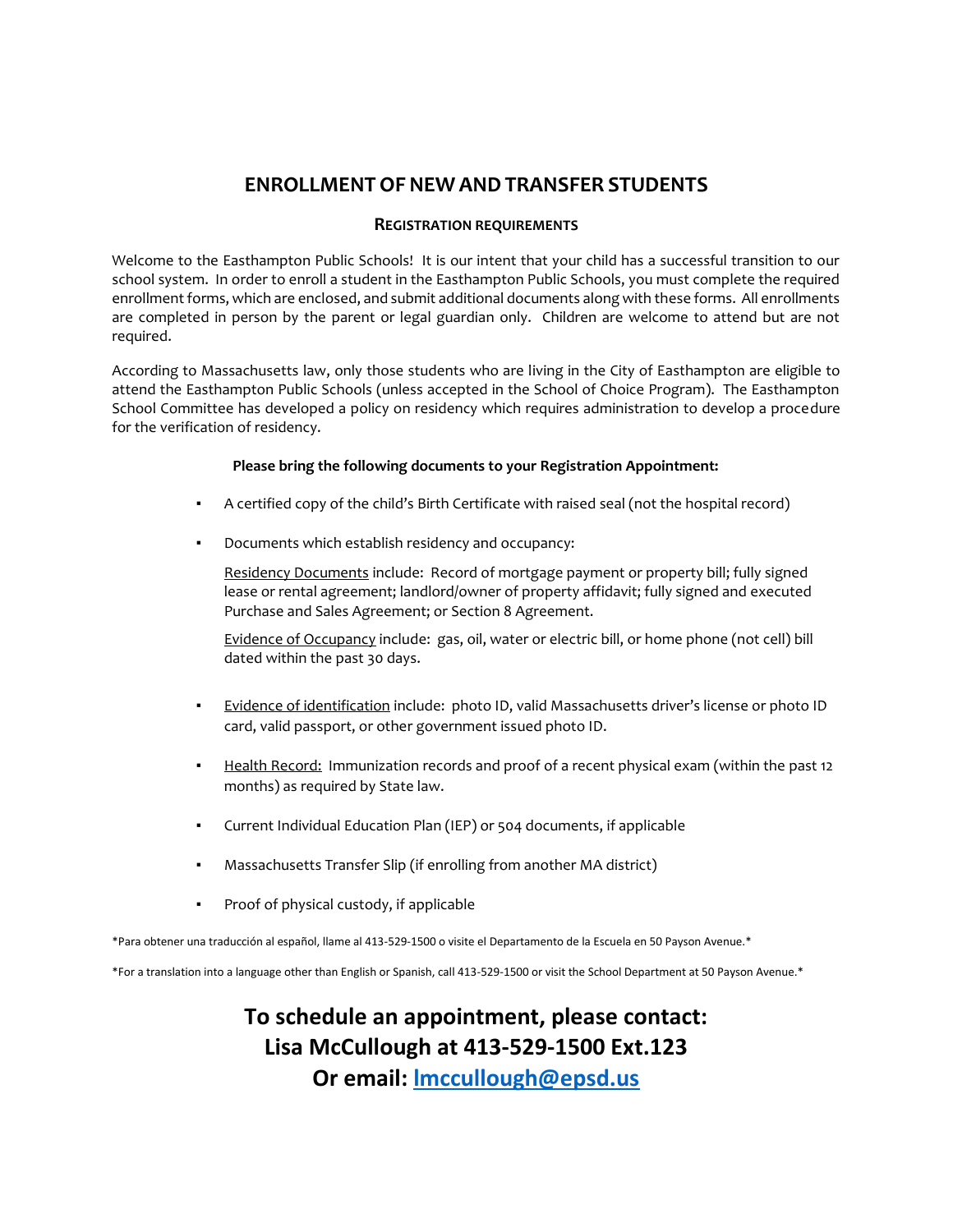# **RECORDS RELEASE AUTHORIZATION**

| I hereby authorize:                                                                                                                                              |       |  |
|------------------------------------------------------------------------------------------------------------------------------------------------------------------|-------|--|
| Center/Pepin Elementary School, White Brook Middle School, Maple Elementary School,<br>Easthampton High School, Central Office, and the Special Education Office |       |  |
| To Release To:<br>$\Box$<br>To Request From: □                                                                                                                   |       |  |
|                                                                                                                                                                  |       |  |
|                                                                                                                                                                  |       |  |
| Phone:                                                                                                                                                           |       |  |
| Student Name:<br>Transcripts/Attendance Health/Medical Records                                                                                                   |       |  |
| Special Education Records Psychological Reports                                                                                                                  |       |  |
| Discipline Other:                                                                                                                                                |       |  |
|                                                                                                                                                                  | Date: |  |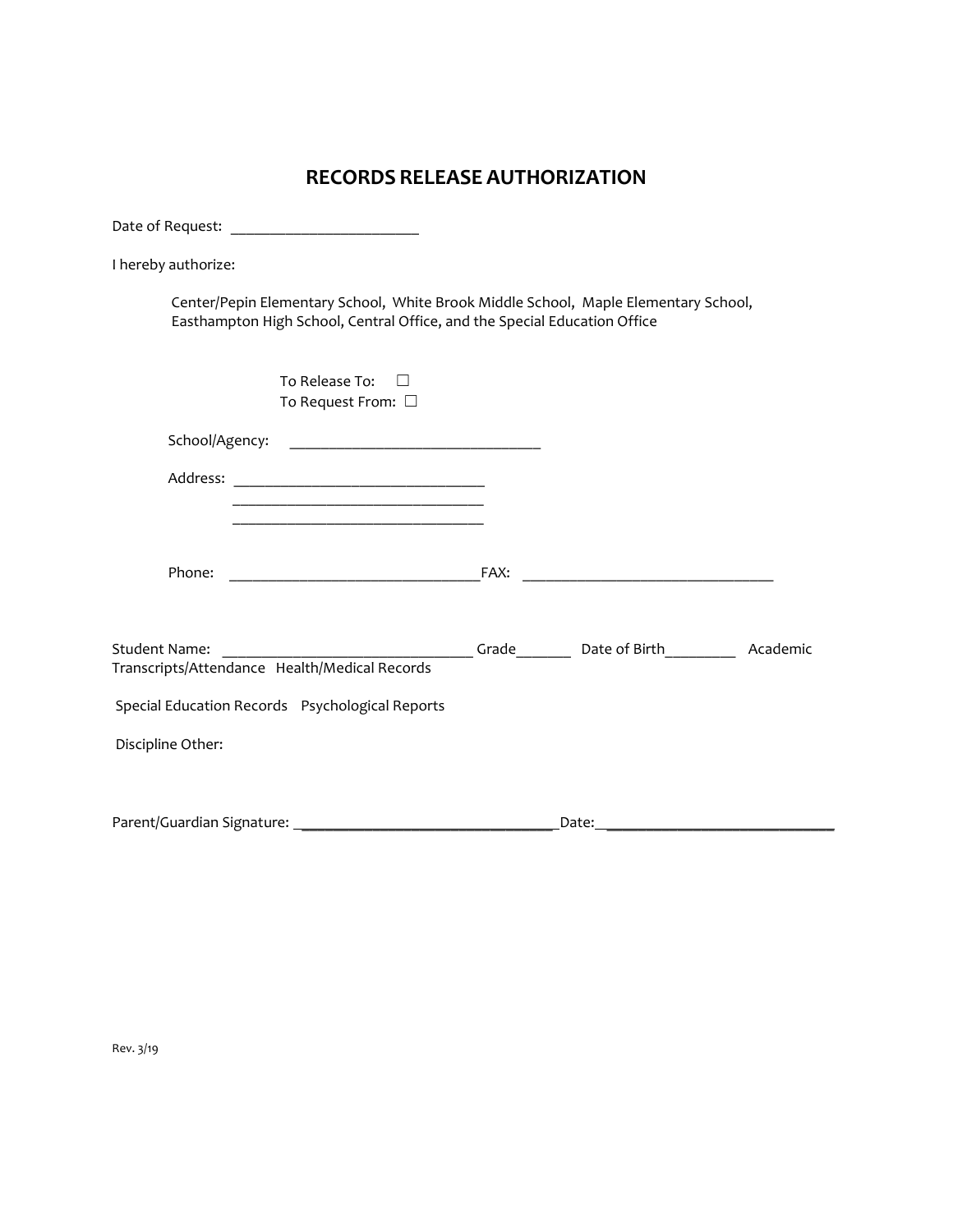

Dr. Allison LeClair Superintendent

#### **EASTHAMPTON PUBLIC SCHOOLS**

EASTHAMPTON MUNICIPAL BUILDING 50 Payson Avenue, 2nd Floor Easthampton, MA 01027 (413) 529-1500 TEL (413) 529-1567 FAX e-mail: superintendent@epsd.us website: www.epsd.us

# **STUDENT REGISTRATION FORM**

| Student Name:                                                                                                                                    |               |                    |            |                                                    |            | $\Box$ Male $\Box$ Female $\Box$ Non-Binary                                                                                                                                                                                         |
|--------------------------------------------------------------------------------------------------------------------------------------------------|---------------|--------------------|------------|----------------------------------------------------|------------|-------------------------------------------------------------------------------------------------------------------------------------------------------------------------------------------------------------------------------------|
|                                                                                                                                                  | (Last)        |                    | (First)    | (Middle)                                           |            |                                                                                                                                                                                                                                     |
| Address:_______                                                                                                                                  |               |                    |            |                                                    |            |                                                                                                                                                                                                                                     |
|                                                                                                                                                  | No.           | Street             | Apt. No.   | Town                                               |            | Zip                                                                                                                                                                                                                                 |
| Mailing Address:<br>(If Different)                                                                                                               | No.           | Street             | Apt. No.   | Town                                               |            | Zip                                                                                                                                                                                                                                 |
|                                                                                                                                                  |               |                    |            |                                                    |            |                                                                                                                                                                                                                                     |
| Date of Birth:                                                                                                                                   |               | (MM/DD/YYYY)       |            | City/Town                                          |            | State<br>Country                                                                                                                                                                                                                    |
|                                                                                                                                                  |               |                    |            |                                                    |            |                                                                                                                                                                                                                                     |
|                                                                                                                                                  |               |                    |            |                                                    |            |                                                                                                                                                                                                                                     |
| Foster Child:                                                                                                                                    | $\square$ Yes | $\sqcup$ No        |            | State Ward:                                        | $\Box$ Yes | $\square$ No                                                                                                                                                                                                                        |
|                                                                                                                                                  |               |                    |            |                                                    |            |                                                                                                                                                                                                                                     |
| First Entry to Massachusetts School:                                                                                                             |               |                    | $\Box$ Yes | $\Box$ No Birth Certificate (Required): $\Box$ Yes |            | $\Box$ No                                                                                                                                                                                                                           |
|                                                                                                                                                  |               |                    |            |                                                    |            |                                                                                                                                                                                                                                     |
|                                                                                                                                                  |               |                    |            |                                                    |            | Previous School: <u>Name</u> Name Address Address Address Address Address Address Address Address Address Address Address Address Address Address Address Address Address Address Address Address Address Address Address Address A |
|                                                                                                                                                  |               |                    |            |                                                    |            |                                                                                                                                                                                                                                     |
|                                                                                                                                                  |               |                    |            |                                                    |            |                                                                                                                                                                                                                                     |
| <b>Student Lives With:</b> $\Box$ Both parents $\Box$ Parent/Caregiver #1 $\Box$ Parent/Caregiver #2 $\Box$ Legal Guardian $\Box$ Grandparent(s) |               |                    |            |                                                    |            |                                                                                                                                                                                                                                     |
|                                                                                                                                                  |               |                    |            |                                                    |            | Home Phone: Network and Separate Separate Separate Separate Separate Separate Separate Separate Separate Separate Separate Separate Separate Separate Separate Separate Separate Separate Separate Separate Separate Separate       |
|                                                                                                                                                  |               |                    |            |                                                    |            |                                                                                                                                                                                                                                     |
|                                                                                                                                                  | No.           | Street<br>Apt. No. |            | Town                                               |            | Zip                                                                                                                                                                                                                                 |
|                                                                                                                                                  |               |                    |            |                                                    |            |                                                                                                                                                                                                                                     |
|                                                                                                                                                  |               |                    |            |                                                    |            |                                                                                                                                                                                                                                     |
|                                                                                                                                                  |               |                    |            |                                                    |            |                                                                                                                                                                                                                                     |
|                                                                                                                                                  |               |                    |            |                                                    |            |                                                                                                                                                                                                                                     |
|                                                                                                                                                  |               |                    |            |                                                    |            |                                                                                                                                                                                                                                     |
| Address: ______                                                                                                                                  |               |                    |            |                                                    |            |                                                                                                                                                                                                                                     |
|                                                                                                                                                  | No.           | Street             | Apt. No.   | Town                                               |            | Zip                                                                                                                                                                                                                                 |
|                                                                                                                                                  |               |                    |            |                                                    |            |                                                                                                                                                                                                                                     |
|                                                                                                                                                  |               |                    |            |                                                    |            |                                                                                                                                                                                                                                     |
| Cell Phone:                                                                                                                                      |               |                    |            | Email:                                             |            |                                                                                                                                                                                                                                     |
|                                                                                                                                                  |               |                    |            |                                                    |            |                                                                                                                                                                                                                                     |
|                                                                                                                                                  |               |                    |            |                                                    |            | Home Phone: The Contract of the Contract of the Contract of the Contract of the Contract of the Contract of the Contract of the Contract of the Contract of the Contract of the Contract of the Contract of the Contract of th      |
| Address: _____                                                                                                                                   |               |                    |            |                                                    |            |                                                                                                                                                                                                                                     |
|                                                                                                                                                  | No.           | Street             | Apt. No.   | Town                                               |            | Zip                                                                                                                                                                                                                                 |
| Work Phone: Vork                                                                                                                                 |               |                    |            |                                                    |            |                                                                                                                                                                                                                                     |
|                                                                                                                                                  |               |                    |            |                                                    |            |                                                                                                                                                                                                                                     |
|                                                                                                                                                  |               |                    |            |                                                    |            |                                                                                                                                                                                                                                     |

List any Social Service Agencies involved with student:

*A great place to learn and grow.*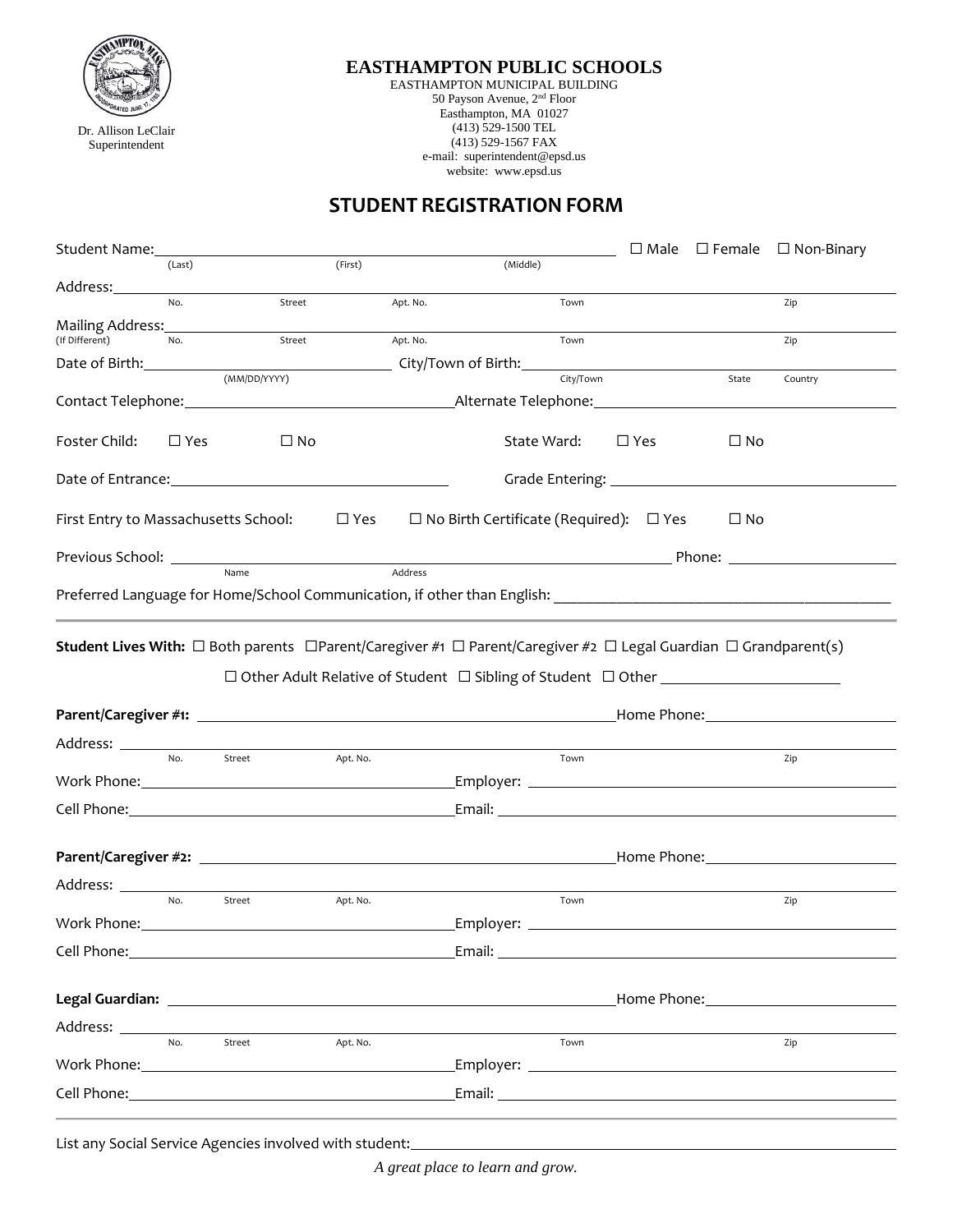**EMERGENCY CONTACT INFORMATION:** (Please list contacts who will assume temporary care of your child if you cannot be reached.)

|                                                                                                                                                                                                                               | Phone:____________________                                                                                                                                                                                                     |                                                                                                                |
|-------------------------------------------------------------------------------------------------------------------------------------------------------------------------------------------------------------------------------|--------------------------------------------------------------------------------------------------------------------------------------------------------------------------------------------------------------------------------|----------------------------------------------------------------------------------------------------------------|
|                                                                                                                                                                                                                               | Phone: 2008                                                                                                                                                                                                                    | Relationship: Nelationship:                                                                                    |
| Name: Name and the second contract of the second contract of the second contract of the second contract of the second contract of the second contract of the second contract of the second contract of the second contract of |                                                                                                                                                                                                                                | Relationship: Management of the set of the set of the set of the set of the set of the set of the set of the s |
| Siblings currently enrolled in Easthampton Public Schools:                                                                                                                                                                    |                                                                                                                                                                                                                                |                                                                                                                |
|                                                                                                                                                                                                                               | Name: Grade: Grade: Grade: Grade: Grade: Grade: Grade: Grade: Grade: Grade: Grade: Grade: Grade: Grade: Grade: Grade: Grade: Grade: Grade: Grade: Grade: Grade: Grade: Grade: Grade: Grade: Grade: Grade: Grade: Grade: Grade: |                                                                                                                |
|                                                                                                                                                                                                                               | Name: Campaign Communication Communication Communication Communication Communication Communication Communication                                                                                                               |                                                                                                                |
|                                                                                                                                                                                                                               | Grade: The Contract of the Contract of the Contract of the Contract of the Contract of the Contract of the Contract of the Contract of the Contract of the Contract of the Contract of the Contract of the Contract of the Con | School: Andrew Monday                                                                                          |
|                                                                                                                                                                                                                               |                                                                                                                                                                                                                                |                                                                                                                |

#### **First (Native) Language**\*:

\*Native language is the specific language or dialect first learned by or first used by the parent/caregiver with the child.

#### **RACE/ETHNICITY:** (Please check all that apply)

- ☐ **American Indian or Alaskan Native** A person having origins in any of the original peoples of North America and who maintains identification through tribal affiliation or community attachment.
- □ **Asian or Pacific Islander** A person having origins in any of the original peoples of the Far East, Southeast Asia, the Indian subcontinent, or the Pacific Islands. This area includes, for example, China, India, Japan, Korea, the Philippine Islands, and Samoa.
- □ **Black** A person having origins in any of the black racial groups of Africa.
- ☐ **White** A person having origins in any of the original peoples of Europe or North Africa or the Middle East.
- ☐ **Hispanic** A person of Mexican, Puerto Rican, Cuban, or South American or Spanish culture of origin, regardless of race.

#### **CHECK WHERE APPLICABLE FOR THE FOLLOWING:**

- ☐ **LOW INCOME STATUS –** The family has an annual income below the federal poverty guidelines; or the family receives Transitional Aid to Families; or is eligible for food stamps.
- ☐ **PERKINS LOW INCOME STATUS –** The family has an annual income below the federal poverty guidelines; or the family receives Transitional Aid to Families; or the student is a state ward (foster child) or is in an institution for the neglected or delinquent; or the student is eligible for free/reduced lunch.
- ☐ **MIGRANT STATUS –** An indication of whether an individual or a parent/guardian accompanying an individual maintains primary employment in one or more agricultural or fishing activities on a seasonal or other temporary basis and establishes a temporary residence for the purpose of such employment.
- ☐ **IMMIGRANT STATUS** An indication of whether a student is eligible for the Emergency Immigration Education Program is: (1) the student must not have been born in any state (any of the 50 states, the Commonwealth of Puerto Rico, the District of Columbia, Guam, American Samoa, the Virgin Islands, the Northern Mariana Islands, or the Territory of the Pacific Islands, and (2) has not completed three (3) full academic years of school in any state.
- ☐ **MILITARY FAMILY MEMBER** Student is eligible for assistance as a member of a military family as defined by the Interstate Compact on Educational Opportunity for Military Children if the student is a child of:
	- Active duty members of the uniformed services, National Guard and Reserve on active duty orders.
	- Members or veterans who are medically discharged or retired for less than one (1) year.
	- Members who die on active duty.

| <b>APPROVED SCHOOL CHOICE:</b>           | $\Box$ Yes |               | □ No |                    |
|------------------------------------------|------------|---------------|------|--------------------|
| <b>SPECIAL EDUCATION: (Walk-in Only)</b> |            | $\square$ Yes |      | $\square$ No       |
| <b>HEALTH INSURANCE:</b><br>$\Box$ Yes   |            | $\square$ No  |      | Name of Insurance: |
| Signature of Parent/Caregiver:           |            |               |      | Date:              |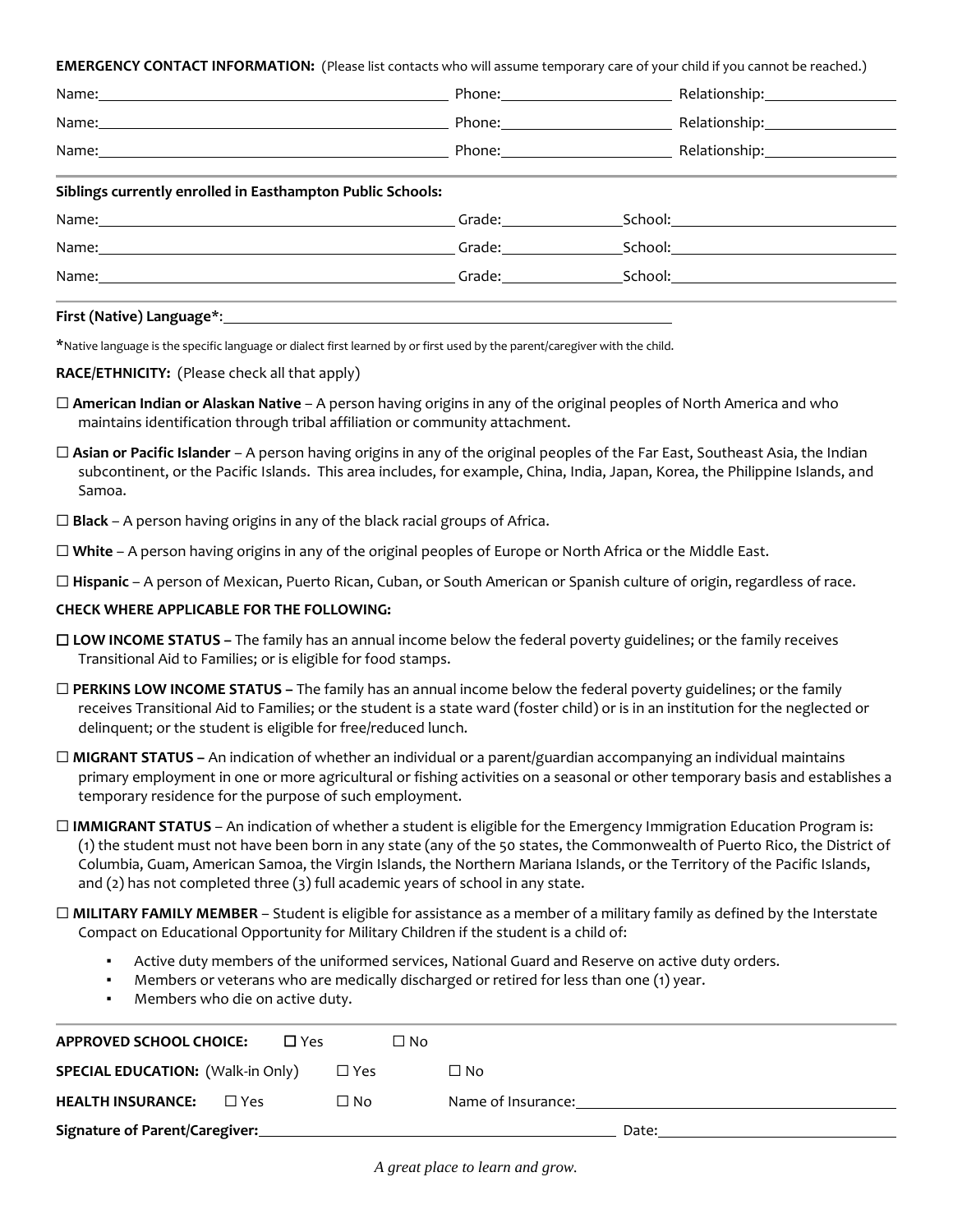# **HOME LANGUAGE SURVEY**

Massachusetts Department of Elementary and Secondary Education regulations require that all schools determine the language(s) spoken in each student's home in order to identify their specific language needs. This information is essential in order for schools to provide meaningful instruction for all students. If a language other than English is spoken in the home, the District is required to do further assessment of your child. Please help us meet this important requirement by answering the following questions. Thank you for your assistance.

#### **Student Information**

| First Name                            | Last Name                      | MI | $\square$ Female<br>$\square$ Male<br>$\Box$ Non-Binary<br>Gender |  |
|---------------------------------------|--------------------------------|----|-------------------------------------------------------------------|--|
| Parent/Caregiver Name                 |                                |    | Telephone Number                                                  |  |
| Country of Birth                      | Date of Birth                  |    | Date first enrolled in ANY U.S. School                            |  |
| <b>School Information</b>             |                                |    |                                                                   |  |
| Start Date in New School (mm/dd/yyyy) | Name of Former School and Town |    | Current Grade                                                     |  |

## **Questions for Parent(s)/Caregiver(s)**

What is the native language(s) of each parent/caregiver? (Check one)

| $\Box$ Mother | $\Box$ Father | $\Box$ Guardian    |
|---------------|---------------|--------------------|
| $\Box$ Mother | $\Box$ Father | $\square$ Guardian |
| $\Box$ Mother | $\Box$ Father | $\Box$ Guardian    |

| What language did your child first understand and speak? |  |
|----------------------------------------------------------|--|
| Which language do you use most with your child?          |  |

| What other language(s) does your child know? | (Check all that apply) |                |                 |  |
|----------------------------------------------|------------------------|----------------|-----------------|--|
|                                              | $\square$ Speak        | $\square$ Read | $\square$ Write |  |
|                                              | $\square$ Speak        | $\Box$ Read    | $\Box$ Write    |  |
|                                              | $\square$ Speak        | $\Box$ Read    | $\Box$ Write    |  |

Which language(s) does your child use?

|  | $\Box$ Seldom $\Box$ Sometimes $\Box$ Often $\Box$ Always |  |
|--|-----------------------------------------------------------|--|
|  | $\Box$ Seldom $\Box$ Sometimes $\Box$ Often $\Box$ Always |  |
|  | $\Box$ Seldom $\Box$ Sometimes $\Box$ Often $\Box$ Always |  |

Which language(s) are spoken with your child? (Include relatives - grandparents, uncles, aunts, other caregivers, etc.)

|  | $\Box$ Seldom $\Box$ Sometimes $\Box$ Often $\Box$ Always |  |
|--|-----------------------------------------------------------|--|
|  | $\Box$ Seldom $\Box$ Sometimes $\Box$ Often $\Box$ Always |  |
|  | $\Box$ Seldom $\Box$ Sometimes $\Box$ Often $\Box$ Always |  |

| Will you require written information from school in your native language? | $\Box$ Yes | <sup>1</sup> No |
|---------------------------------------------------------------------------|------------|-----------------|
| Will you require an interpreter/translator at Parent-Teacher meetings?    | Yes        | ' No            |

Parent/Caregiver Signature\_\_\_\_\_\_\_\_\_\_\_\_\_\_\_\_\_\_\_\_\_\_\_\_\_\_\_\_\_\_\_\_\_\_\_\_\_\_\_\_\_\_Date\_\_\_\_\_\_\_\_\_\_\_\_\_\_\_\_\_\_\_\_\_\_\_\_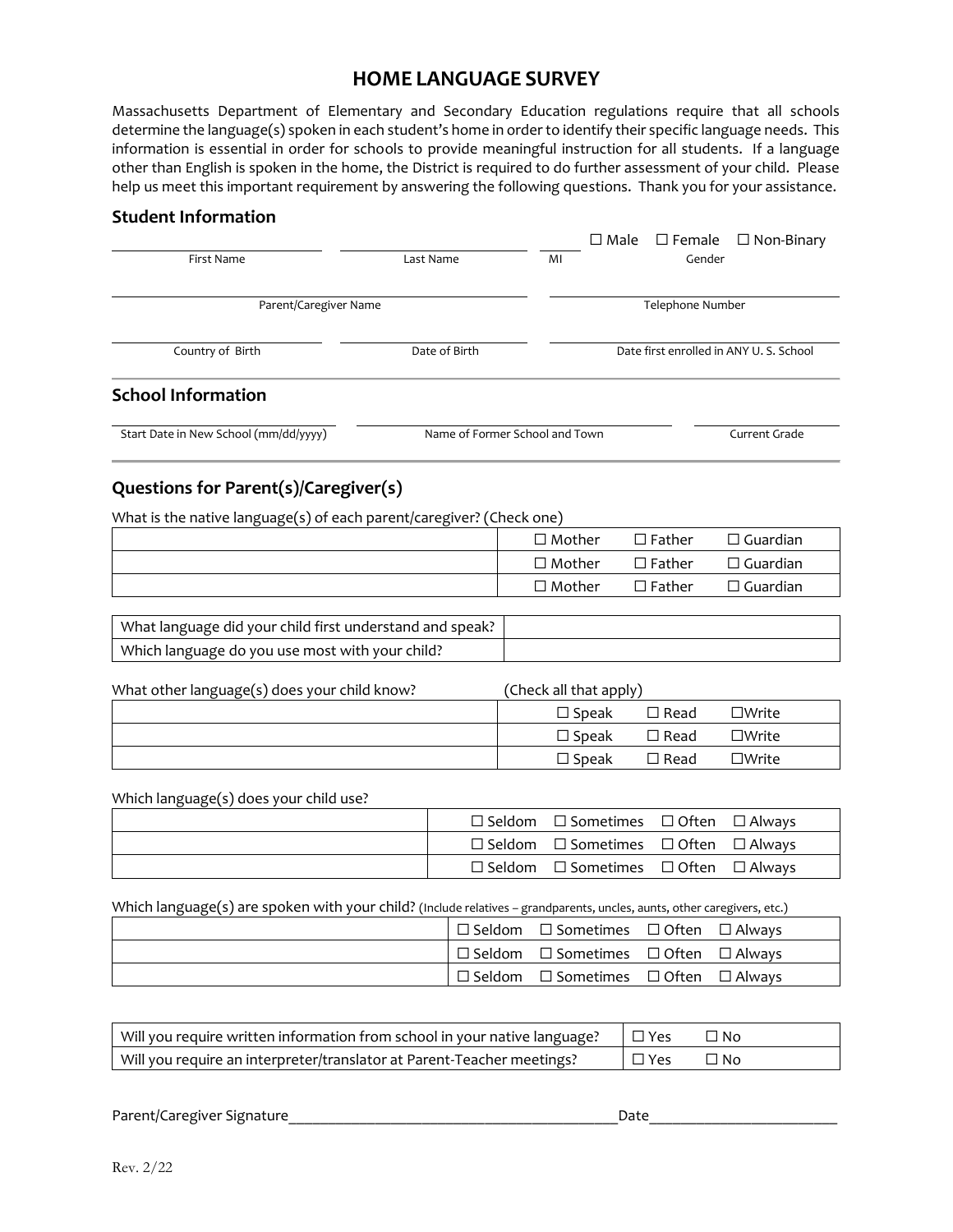# If you need documents translated into a language other than Spanish or English, please list that here

and check the box below. Si usted necesita documentos traducidos en un idioma que no es inglés o español, por favor indíquelo aquí y marque el encasillado que corresponda abajo.

|        | Unë flas shqip (Albanian)                                  | N a po Klão Win.                                     |
|--------|------------------------------------------------------------|------------------------------------------------------|
|        | $\Box$ $\Box$ $\Box$ $\Box$ $\Box$ $\Box$ $\Box$ (Amharic) | ່ຂ້າພະເຈົ້າເວົ້າ <b>ພາສາລາ</b> ວ.                    |
|        | اننا أتكلم اللغة المريبية)                                 | Yie gorngv Mienh waac. (Mien)                        |
|        | Ես խոսում եմ հայերեն (Armenian)                            | O DOODOO OO®OO (Nepali)                              |
|        | ODO OODOO OOOOO (Bengali)                                  | Mówię po polsku. (Polish)                            |
|        | Ja govorim bosanski jezik (Bosnian)                        | Eu falo Portugês. (Portuguese)                       |
|        | ကျွန်တော်မြန်မာစကားပြောသည်။<br>(Burmese)                   |                                                      |
|        | 我说中文 (Chinese Simplified)                                  | Cunosc limba Română. (Romanian)                      |
|        | 我說中文 (Chinese Traditional)                                 | Я говорю по-русски. (Russian)                        |
|        | Ja govorim hrvatski. (Croatian)                            | Ou te tautala faaSamoa. (Samoan)                     |
|        | ایشیاشیا به زبان قارسی صحبت می کنم<br>(Farsi)              | Govorim srpski. (Serbian)                            |
|        | Je parle français. (French)                                | Waxaan ku hadlaa Somali. (Somali)                    |
|        | Je parle le Français haïtien                               |                                                      |
|        | (French Creole)                                            | أتحدث السودانية (لغوي سوداني)<br>(Sudanese)          |
|        | Μιλάω ελληνικάι. (Greek)                                   | Marunong po akong magsalita ng<br>Tagalog. (Tagalog) |
|        | & ગુજરાતી બોલુ છું (Gujarati)                              | ข้าพเจ้าพูด <b>ภาษาไทย</b> (Thai)                    |
|        | Mwen pale Kreyòl. (Haitian Creole)                         | Я розмовляю українською. (Ukrainian)                 |
|        | म <b>हिंदी</b> बल्किता हैं।<br>(Hindi)                     | (Urdu)   میں <b>اردو</b> ہولتاً/ ہولتی موں           |
|        | Kuv hais lus hmoob. (Hmong)                                | löt nói tiếng Việt. (Vietnamese)                     |
|        | Ana m a su Igbo (Igbo)                                     | איך רעד יידיש (Yiddish)                              |
|        | Parlo Italiano (Italian)                                   | Mo gbo Yoruba (Yoruba)                               |
|        | 私は日本語を話します (Japanese)                                      | <u>Ninazungumza swahili.</u>                         |
|        | Mi chat Jamiekan langwjij                                  |                                                      |
|        | (Jamaican Creole)                                          |                                                      |
|        | yktikqkili.                                                |                                                      |
|        | ដ្ឋិនិយាយភាសាឌីតគ្មីស (Khmer)                              |                                                      |
| $\Box$ | 분인의 모국어는 한국어입니다                                            |                                                      |
|        | (Korean)                                                   |                                                      |
|        | (Kurdish) ، مَه رَ رَسَانی <b>کوردی</b> ده ناخفم           |                                                      |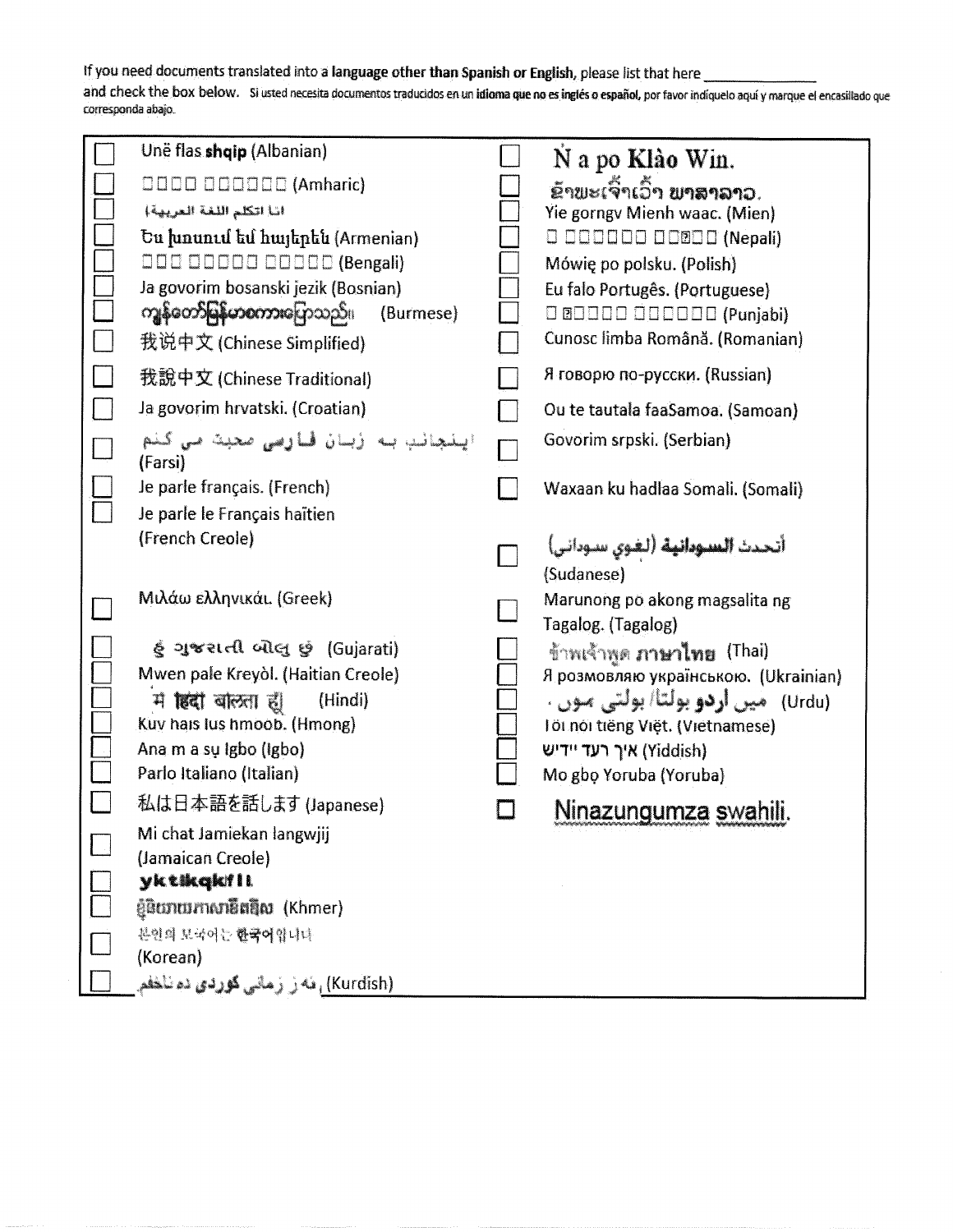

Superintendent

## **EASTHAMPTON PUBLIC SCHOOLS**

EASTHAMPTON MUNICIPAL BUILDING 50 Payson Avenue Easthampton, MA 01027 (413) 529-1500 TEL (413) 529-1567 FAX e-mail: superintendent@epsd.us Dr. Allison LeClair ⃞ Residency not confirmed website: www.epsd.us

| For Office Use Only:               |
|------------------------------------|
| $\Box$ Meets Residency Criteria OR |
| Referred to attendance Officer     |
| $\Box$ Residency confirmed         |
| $\Box$ Residency not confirmed     |
|                                    |

# **VERIFICATION OF RESIDENCY**

Prior to admission, and yearly thereafter, students living within the district must provide proof of residence and occupancy (Policy JBA). M.G.L. C 76, §5 allows the School Committee to obtain the full cost of any student's education from any adult who allows a student to attend Easthampton Public Schools, knowing that the student is not a resident.

| Student's Name:                                                                                                                                          |                                                                                                                                                                                                                             |                                                                                                                                                                                                                                                                                                                                                    |
|----------------------------------------------------------------------------------------------------------------------------------------------------------|-----------------------------------------------------------------------------------------------------------------------------------------------------------------------------------------------------------------------------|----------------------------------------------------------------------------------------------------------------------------------------------------------------------------------------------------------------------------------------------------------------------------------------------------------------------------------------------------|
| Resides at the following address:                                                                                                                        |                                                                                                                                                                                                                             |                                                                                                                                                                                                                                                                                                                                                    |
| Street                                                                                                                                                   | City                                                                                                                                                                                                                        | State<br>Zip                                                                                                                                                                                                                                                                                                                                       |
| that I am the student's (check one below):                                                                                                               |                                                                                                                                                                                                                             | I understand that a student must reside in Easthampton to attend the Easthampton Public Schools (or be accepted into the<br>school choice program). As the adult with whom this student is now residing at the address shown above, I hereby certify                                                                                               |
| Parent                                                                                                                                                   | Legal Guardian*                                                                                                                                                                                                             | Relative*                                                                                                                                                                                                                                                                                                                                          |
| I agree to notify school authorities of any change of address without delay.                                                                             |                                                                                                                                                                                                                             |                                                                                                                                                                                                                                                                                                                                                    |
| Signed under the pains and penalties of perjury on:                                                                                                      |                                                                                                                                                                                                                             |                                                                                                                                                                                                                                                                                                                                                    |
|                                                                                                                                                          |                                                                                                                                                                                                                             | Month<br>Day<br>Year                                                                                                                                                                                                                                                                                                                               |
| Print Name:                                                                                                                                              | Signature:                                                                                                                                                                                                                  |                                                                                                                                                                                                                                                                                                                                                    |
| *Legal guardianship requires additional documentation from a court or agency.                                                                            |                                                                                                                                                                                                                             |                                                                                                                                                                                                                                                                                                                                                    |
|                                                                                                                                                          | The Easthampton Public Schools residency policy does not apply to homeless students eligible under the McKinney-Vento Act<br>Student eligible for services under the McKinney-Vento Act (to be determined by school staff). |                                                                                                                                                                                                                                                                                                                                                    |
|                                                                                                                                                          |                                                                                                                                                                                                                             |                                                                                                                                                                                                                                                                                                                                                    |
|                                                                                                                                                          | All Applicants must submit at least one document from each of the following columns:                                                                                                                                        |                                                                                                                                                                                                                                                                                                                                                    |
| <b>COLUMN A</b><br>Copy of Deed or record of recent                                                                                                      | <b>COLUMN B</b>                                                                                                                                                                                                             | <b>COLUMN C</b><br>□ Valid driver's license                                                                                                                                                                                                                                                                                                        |
| mortgage payment<br>Copy of lease<br>Legal affidavit from landlord affirming<br>tenancy and record of most recent<br>rent payment<br>Section 8 Agreement | A utility bill or work order dated<br>within the past 60 days, including:<br>$\Box$ Gas Bill<br>$\Box$ Oil Bill<br>$\Box$ Electric Bill<br>□ Home Telephone bill - (not Cell)<br>$\Box$ Cable Bill<br>For Office Use Only   | $\Box$ Current vehicle registration<br>□ Valid Massachusetts Photo ID<br>$\Box$ Valid Passport, dated within the<br>past year<br>$\Box$ W-2 Form<br>$\Box$ Excise (vehicle) tax bill<br>$\Box$ Property tax bill, dated within the<br>past 60 days<br>$\Box$ Letter from government agency<br>$\Box$ Payroll stub<br>Bank or credit card statement |
|                                                                                                                                                          |                                                                                                                                                                                                                             |                                                                                                                                                                                                                                                                                                                                                    |
| Signature of Staff Person                                                                                                                                |                                                                                                                                                                                                                             | Date                                                                                                                                                                                                                                                                                                                                               |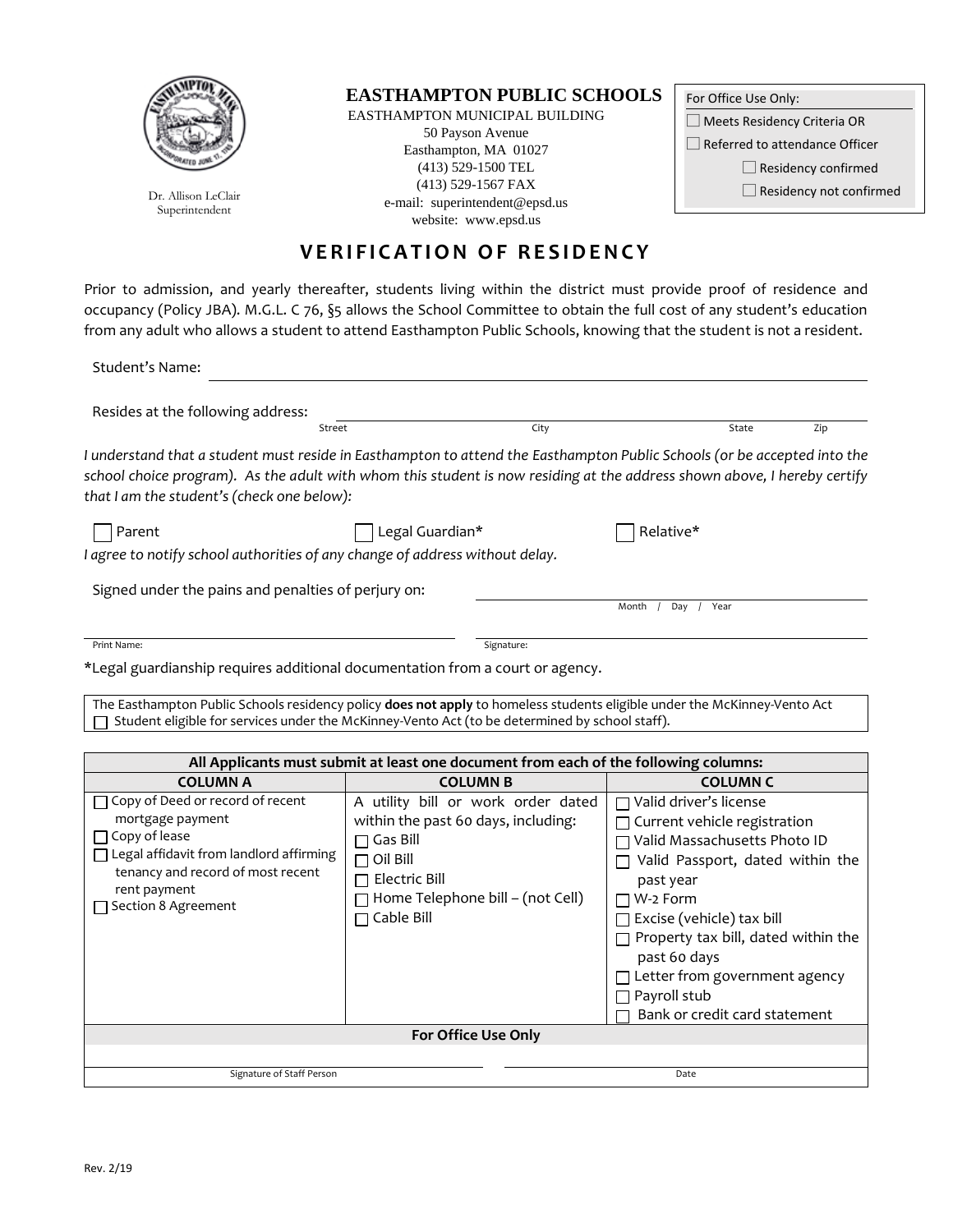## **EASTHAMPTON PUBLIC SCHOOLS**

EASTHAMPTON MUNICIPAL BUILDING 50 Payson Avenue, 2nd Floor Easthampton, MA 01027 (413) 529-1500 TEL (413) 529-1567 FAX e-mail: superintendent@epsd.us website: www.epsd.us



Dr. Allison LeClair Superintendent

## **MANDATORY HEALTH REQUIREMENTS FOR STUDENTS**

#### **Physicals**

The Massachusetts Department of Public Health mandates that all schools have on file a current physical exam for all students dated within one year of entrance to school and then at intervals of every 3 years (or  $4^{th}$ , 7<sup>th</sup> and 10<sup>th</sup> grade). A student transferred from another school system shall be examined as an entering student. Health records transferred from the student's previous school may be used to determine compliance with this requirement.

#### **Immunizations**

Massachusetts Law M.G.L. ch 76 sec 15 states that children must be administered immunizations in accordance with the law in order to attend school.

The following immunizations are required for your child to attend school:

- **•** DPT Four  $(4)$  doses for Pre-K or Five  $(5)$  doses for all other students
- $\blacksquare$  Polio Three (3) doses for Pre-K or Four (4) doses for all other students
- HIB One to Three (1-3) doses (Pre-K only)
- $\blacksquare$  Hep B Three (3) doses
- MMR One (1) dose for Pre-K or– Two (2) doses for all other students
- Varicella One (1) dose for Pre-K and Two (2) doses for all other students
- A Tetanus Booster (Tdap) is required for those students entering 7th grade or at least 12 years of age.

Medical or Religious exemptions are required in writing.

Please have your child's physician forward or fax a copy of the appropriate health records to the school nurse.

#### **Mandatory Screenings**

- Heights and Weights are done in grades 1, 4, 7 and 10
- Hearing Screenings are done in grades K-3, 7 and 9
- Vision Screenings are done in grades K-5, 7 and 9
- Postural Screenings are done in grades 5-9

Letters will be sent home prior to screenings. You may choose to opt out of these screenings for your child.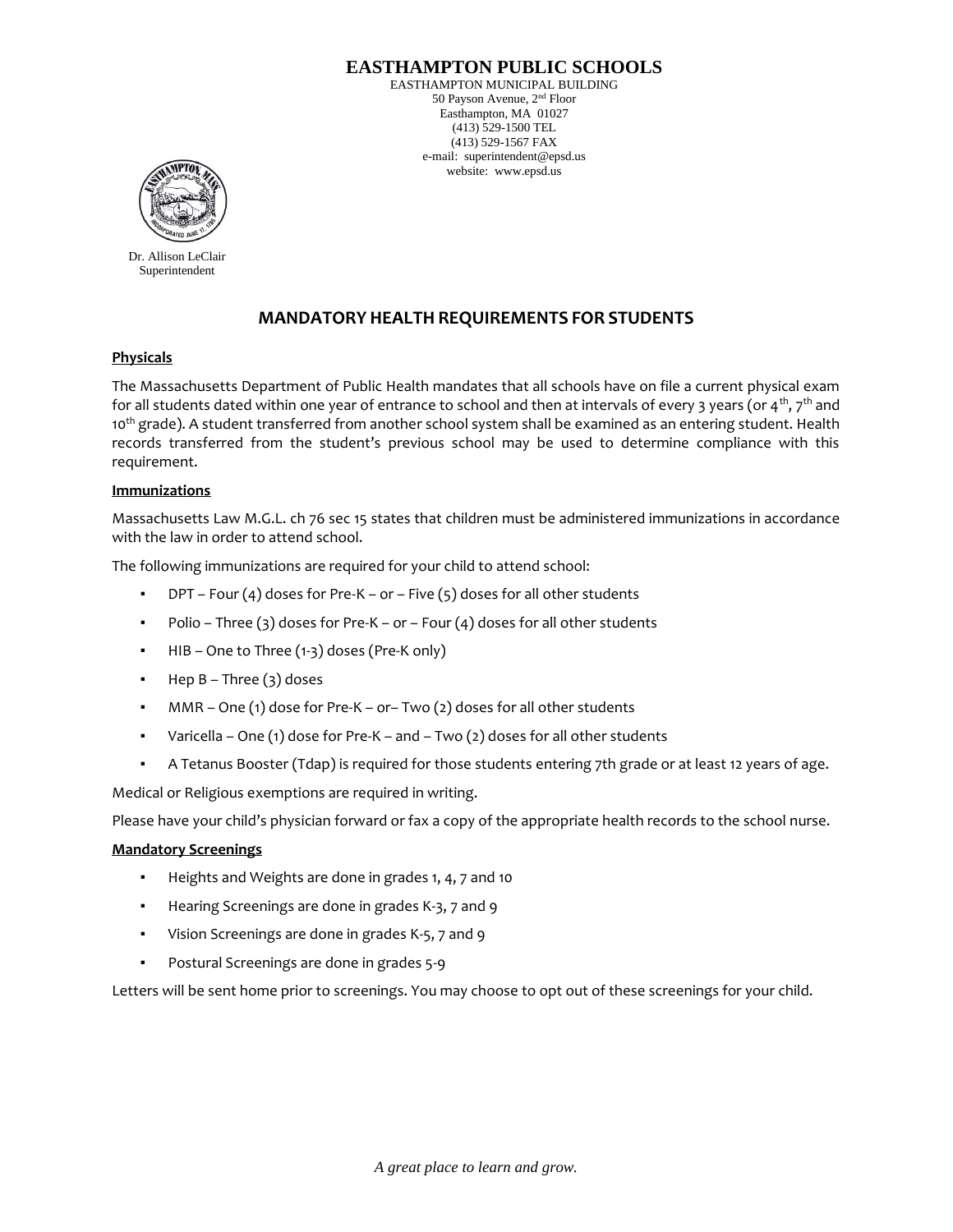

Superintendent

## **EASTHAMPTON PUBLIC SCHOOLS**

 EASTHAMPTON MUNICIPAL BUILDING 50 Payson Avenue, 2nd Floor, Easthampton, MA 01027 (413) 529-1500 TEL (413) 529-1567 FAX e-mail: superintendent@epsd.us Dr. Allison LeClair website: www.epsd.us

# **RELEASE OF MEDICAL INFORMATION**

By signing the Release of Medical Information, you are giving us permission to share information with your child's doctor. Please include the name of any other specialist that your child may be seeing for medication or any other health need.

#### **Primary Clinician:**

I hereby grant permission to Dr. \_\_\_\_\_\_\_\_\_\_\_\_\_\_\_\_ to release to the school nurse any information which they deem to be in the best interest of my student, \_\_\_\_\_\_\_\_\_\_\_\_\_\_, inclusive of: immunization records, medical information, mental health diagnosis and medications, appointment dates (physicals, medication follow-ups), allergies, and other health concerns. I also grant permission to the school nurse to release to Dr. **all the information as listed above in addition to** any information they deem to be in the best interest of my student.

Signature of Parent/Guardian Date

#### **Specialist/Other Clinician:**

I hereby grant permission to Dr. the state of release to the school nurse any information which they deem to be in the best interest of my student, , and more inclusive of: immunization records, medical information, mental health diagnosis and medications, appointment dates (physicals, medication follow-ups), allergies, and other health concerns. I also grant permission to the school nurse to release to Dr. \_\_\_\_\_\_\_\_\_\_\_\_\_\_\_\_\_\_\_\_\_\_\_\_\_\_ all the information as listed above in addition to any information they deem to be in the best interest of my student.

Signature of Parent/Guardian Date **Date of Parent/Guardian** Date **Date of Parent/Guardian** 

## **Please Return this Form to the Health Office or with your registration packet.**

*\*\*\*This form is voluntary. You are not required to sign and return this form, although we feel that it would be in the best interest of your student if we had this release on file should an issue arise and we need to contact their doctor. Thank you.* 

*A great place to learn and grow.*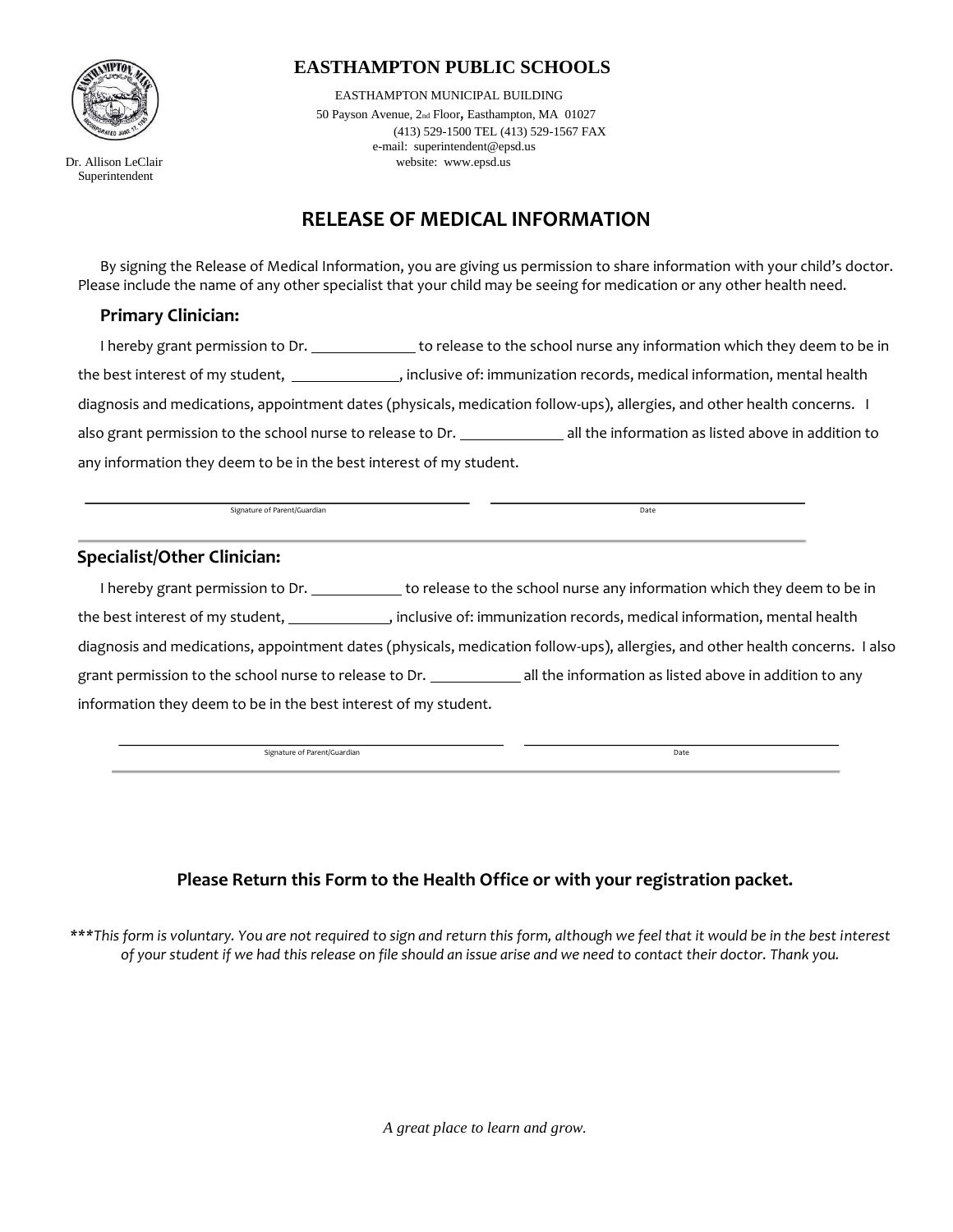#### **EASTHAMPTON PUBLIC SCHOOLS STUDENT MEDICAL EMERGENCY AND TREATMENT CONSENT**

| Name                                                                                                                                                                                                                                                                                                                                                             | Date of Birth                               | Grade                             | Teacher                            |              |
|------------------------------------------------------------------------------------------------------------------------------------------------------------------------------------------------------------------------------------------------------------------------------------------------------------------------------------------------------------------|---------------------------------------------|-----------------------------------|------------------------------------|--------------|
| Address                                                                                                                                                                                                                                                                                                                                                          | City                                        | Lives with                        |                                    |              |
| Parent/Caregiver #1                                                                                                                                                                                                                                                                                                                                              | Contact Telephone Number                    |                                   | Alternate Contact Telephone Number |              |
| Parent/Caregiver #2                                                                                                                                                                                                                                                                                                                                              | Contact Telephone Number                    |                                   | Alternate Contact Telephone Number |              |
| Name of Sibling in District, if any<br>Grade                                                                                                                                                                                                                                                                                                                     | School<br>District                          | Additional Name of Sibling in     | Grade<br>School                    |              |
| <b>EMERGENCY ALTERNATE CONTACT</b> (Responsible adults who may pick up child if parent/caregiver cannot be reached)                                                                                                                                                                                                                                              |                                             |                                   |                                    |              |
| Name                                                                                                                                                                                                                                                                                                                                                             | Relationship                                |                                   | Contact Telephone Number           |              |
| Name                                                                                                                                                                                                                                                                                                                                                             | Relationship                                |                                   | Contact Telephone Number           |              |
| Student's Primary Care Provider                                                                                                                                                                                                                                                                                                                                  | Telephone                                   | Student's Dentist                 | Telephone                          |              |
| Date of last physical                                                                                                                                                                                                                                                                                                                                            | With Whom?                                  |                                   |                                    |              |
|                                                                                                                                                                                                                                                                                                                                                                  | <b>ANNUAL STUDENT HEALTH SERVICE REPORT</b> |                                   |                                    |              |
|                                                                                                                                                                                                                                                                                                                                                                  |                                             |                                   |                                    |              |
|                                                                                                                                                                                                                                                                                                                                                                  |                                             |                                   |                                    |              |
|                                                                                                                                                                                                                                                                                                                                                                  |                                             |                                   |                                    |              |
|                                                                                                                                                                                                                                                                                                                                                                  |                                             |                                   |                                    |              |
|                                                                                                                                                                                                                                                                                                                                                                  |                                             |                                   | Is EPI-pen used? □ Yes             | $\square$ No |
| Please list all chronic conditions, if any<br>Allergies<br>Reaction to allergen                                                                                                                                                                                                                                                                                  |                                             |                                   |                                    |              |
| Year                                                                                                                                                                                                                                                                                                                                                             | Injuries/Surgeries/Illnesses                | Year                              | Injuries/Surgeries/Illnesses       | Year         |
|                                                                                                                                                                                                                                                                                                                                                                  |                                             |                                   |                                    |              |
| $\square$ ADD/ADHD                                                                                                                                                                                                                                                                                                                                               | $\Box$ Depression/Anxiety                   |                                   | $\Box$ Diabetes                    |              |
| $\Box$ Vision Difficulties                                                                                                                                                                                                                                                                                                                                       | $\Box$ Glasses                              | $\Box$ Contacts                   | $\Box$ Asthma                      |              |
|                                                                                                                                                                                                                                                                                                                                                                  |                                             |                                   |                                    |              |
|                                                                                                                                                                                                                                                                                                                                                                  |                                             |                                   |                                    |              |
|                                                                                                                                                                                                                                                                                                                                                                  |                                             |                                   |                                    |              |
|                                                                                                                                                                                                                                                                                                                                                                  |                                             |                                   |                                    |              |
|                                                                                                                                                                                                                                                                                                                                                                  | PERMISSION TO ADMINISTER OTC MEDICATION     |                                   |                                    |              |
| I give my permission to have the School Nurse administer the following OTC medications:                                                                                                                                                                                                                                                                          |                                             |                                   |                                    |              |
|                                                                                                                                                                                                                                                                                                                                                                  | $\Box$ Ibuprophen (Advil)                   | $\Box$ Diphenhydramine (Benadryl) | $\Box$ Calamine Lotion             |              |
|                                                                                                                                                                                                                                                                                                                                                                  | $\Box$ Antibiotic ointment                  | □ Hydrocortisone Cream            | $\Box$ Sunscreen lotion            |              |
| Injuries/Surgeries/Illnesses<br><b>CHECK ALL THAT APPLY:</b><br>$\Box$ Heart Condition<br>$\Box$ Hearing Difficulties<br>Other (Specify)<br>List all medications taken on a regular basis:<br>Special dietary restrictions:<br><b>Additional information for School Nurse:</b><br>$\Box$ Acetaminophen (Tylenol)<br>$\Box$ Cough Drops<br>$\Box$ Antacid Tablets | $\Box$ All of the above                     |                                   | $\Box$ None of the above           |              |

personnel. I hereby authorize the School Nurse to contact, share and obtain information with/from my student's prescribers/health care professionals outside of school.